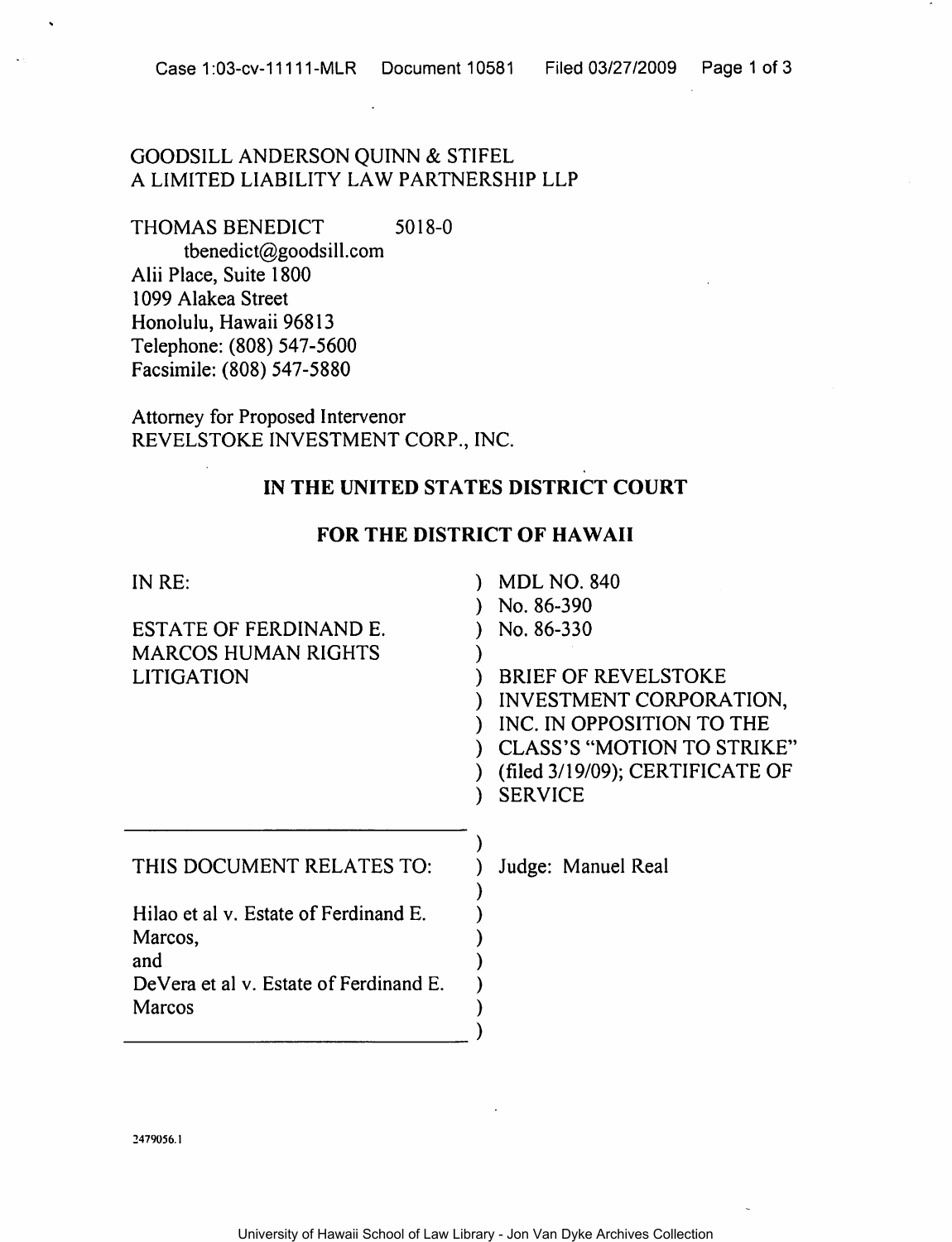### BRIEF OF REVELSTOKE INVESTMENT CORPORATION, INC. IN OPPOSITION TO THE CLASS'S "MOTION TO STRIKE" (flied 3/19/09)

The Class's motion to strike is frivolous and must be denied. Where a party has a right to intervene for a limited purpose – such as to oppose a pending motion  $-$  that party has a concomitant right to "be heard on the merits" of the issue that prompted intervention. *In re Estate of Ferdinand E. Marcos Human Rights Litig.*, 536 F.3d 980, 987 (9th Cir. 2008). Here, Revelstoke has moved to intervene for the limited purpose of opposing the Class's "Second Renewed Motion for Entry of Final Judgment for Civil Contempt Against Imelda R. Marcos and Ferdinand R. Marcos and the Estate of Ferdinand E. Marcos." The Court has set Revelstoke's motion to intervene and the Class's motion for entry of a new judgment for hearing on April 28, 2009. (Doc. Nos. 10574,10577.) If the Court grants Revelstoke's motion to intervene (as it should), Revelstoke will have a right to "be heard on the merits" as to the Class's motion for entry of a new judgment. *In re Estate*, 536 F.3d at 987.

Courts in this Circuit regularly entertain proposed intervenors' substantive motions at the same hearing set for their motions to intervene. *See, e.g., Wininger v.* S1 *Mgmt. L.P.,* 33 F. Supp. 2d 838, 842 (N.D. Cal. 1998) (proposed intervenors' motion to intervene and motion to disqualify counsel heard on same date); *Bates v. Jones,* 904 F. Supp. 1080, 1084 (N.D. Cal. 1995) (proposed intervenors' motion to intervene, motion for abstention, and motion to dismiss heard on same date). The

2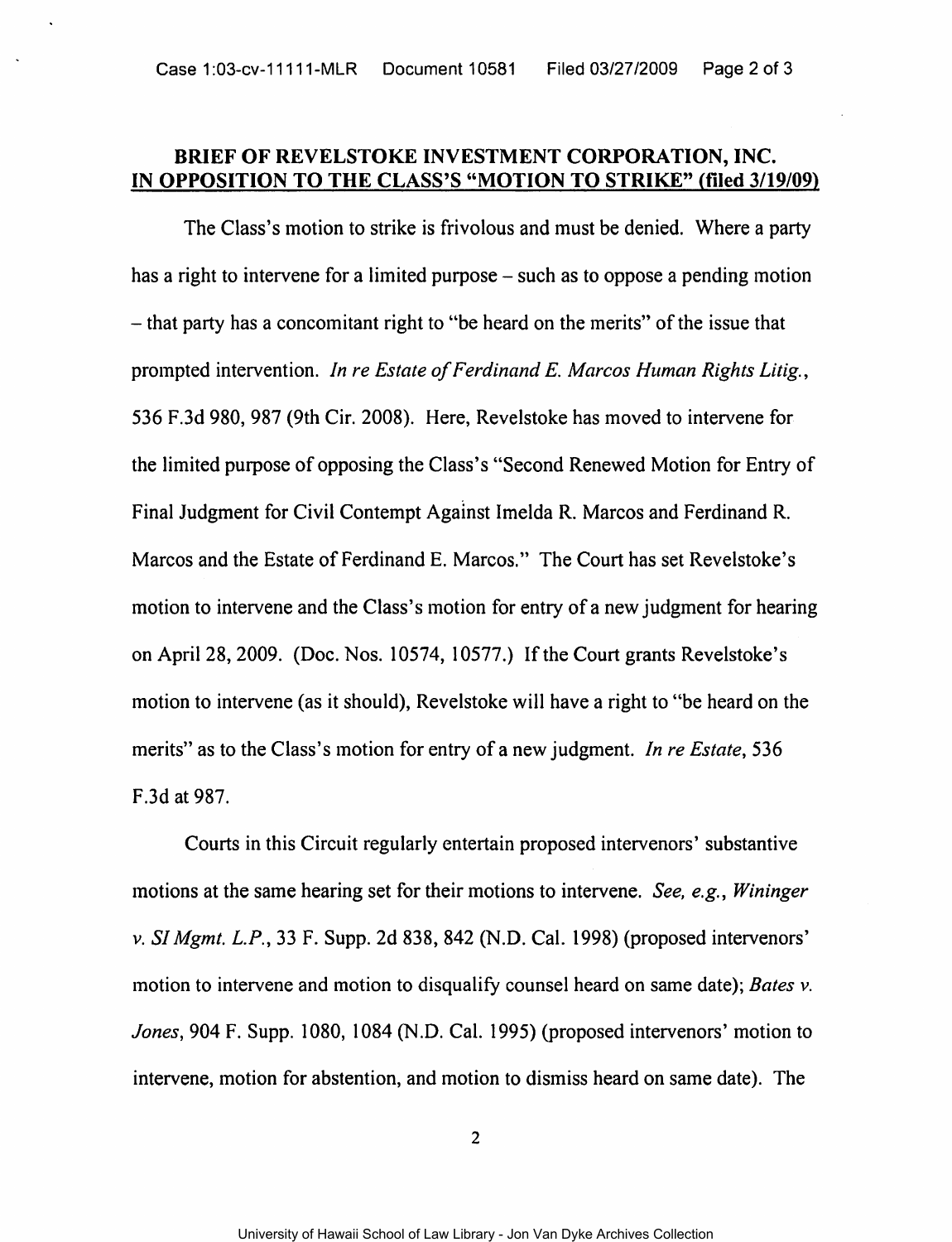Class cites no authority to the contrary. It only cites two cases for the different (and incorrect) proposition that proposed intervenors are "nonparty intermeddlers" who have no standing to seek recusal of a judge under 28 U.S.C. § 455. *See* Mem. in. Supp. of Mot. at 2, *citing In re Manoa Fin. Co .. Inc.,* 781 F.2d 1370 (9th Cir. 1986) and *United States v. Con/orte,* 624 F.2d 869 (9th Cir. 1980):

Dated: Honolulu, Hawaii, March 27, 2009.

/s/ Thomas Benedict THOMAS BENEDICT

Attorney for Proposed Intervenor REVELSTROKE INVESTMENT CORP., INC.

Neither case suggests, much less holds, that proposed intervenors lack such standing. Because this Court has already upheld the contention that Revelstoke, as a proposed intervenor, lacks standing to seek recusal under 28 U.S.C. § 455 *(see*  Doc. No. 10576, Order dated March 20, 2009), Revelstoke does not address the issue and reserves its right to challenge the ruling on appeal or otherwise.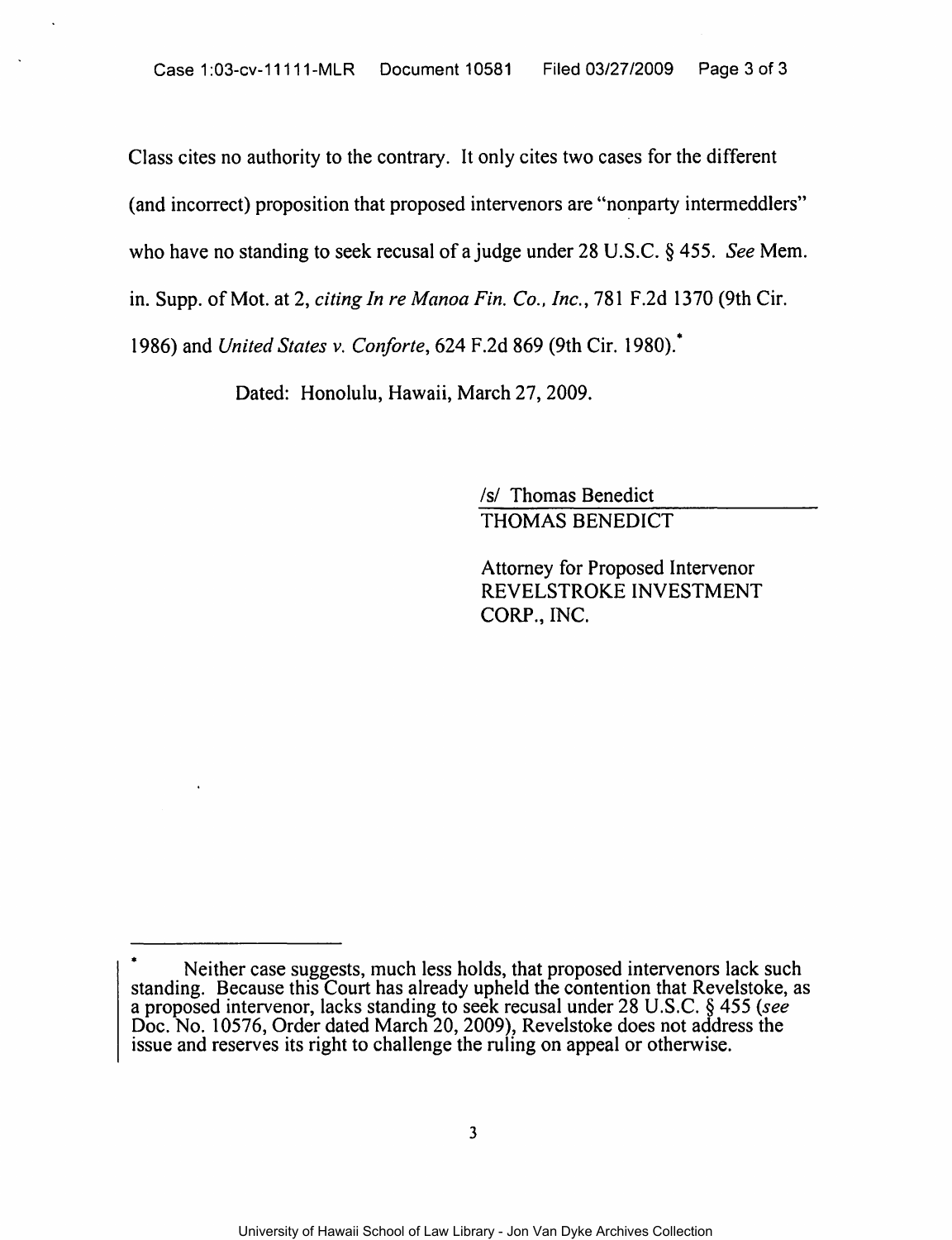# IN THE UNITED STATES DISTRICT COURT

 $\ddot{\phantom{a}}$ 

## FOR THE DISTRICT OF HAWAII

| IN RE:                                 | <b>MDL NO. 840</b>            |
|----------------------------------------|-------------------------------|
| ESTATE OF FERDINAND E.                 | No. 86-390<br>No. 86-330      |
| <b>MARCOS HUMAN RIGHTS</b>             |                               |
| <b>LITIGATION</b>                      | <b>CERTIFICATE OF SERVICE</b> |
| THIS DOCUMENT RELATES TO:              | Judge: Manuel Real            |
| Hilao et al v. Estate of Ferdinand E.  |                               |
| Marcos,<br>and                         |                               |
| DeVera et al v. Estate of Ferdinand E. |                               |
| Marcos                                 |                               |
|                                        |                               |

### CERTIFICATE OF SERVICE

I HEREBY CERTIFY that a copy of the within document was served on this

date in the following manner:

|                                                                                                                              | <b>HAND</b><br>DELIVERED   MAILED  CM/ECF |              |
|------------------------------------------------------------------------------------------------------------------------------|-------------------------------------------|--------------|
| JOSEPH A. STEWART<br>Kobayashi Sugita & Goda<br>First Hawaiian Center<br>999 Bishop Street, Suite 2600<br>Honolulu, HI 96813 |                                           | $\mathbf{X}$ |

:!479056.J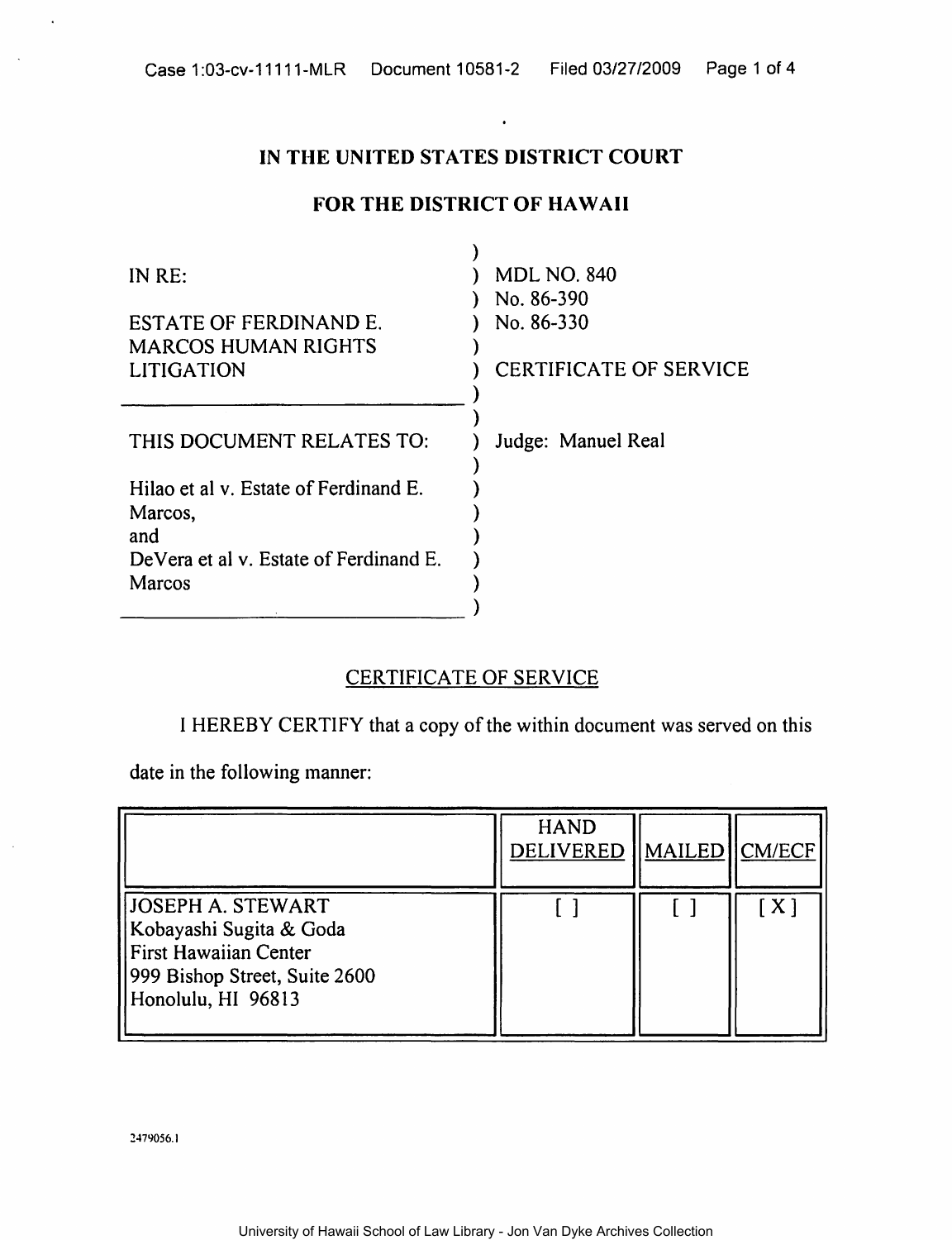$\bar{\mathcal{A}}$ 

|                                                                                                                                                                                                 | <b>HAND</b><br><b>DELIVERED</b>   | <b>MAILED</b>     | <b>CM/ECF</b>     |
|-------------------------------------------------------------------------------------------------------------------------------------------------------------------------------------------------|-----------------------------------|-------------------|-------------------|
| PAUL HOFFMAN, ESQ.<br>Shonbrun, De Simone, Seplow<br>Harris & Hoffman<br>723 Oceanfront Walk, Suite 100<br><b>Venice, CA 90219</b>                                                              | $\overline{1}$                    | [X]               | $\lceil \rceil$   |
| BERT T. KOBAYASHI, JR., ESQ.<br>LEX R. SMITH, ESQ.<br>JOSEPH A. STEWART, ESQ.<br>Kobayashi Sugita & Goda<br><b>First Hawaiian Center</b><br>999 Bishop Street, Suite 2600<br>Honolulu, HI 96813 | $\begin{bmatrix} 1 \end{bmatrix}$ | [X]               | $\lceil$ $\rceil$ |
| JAMES PAUL LINN, ESQ.<br>James P. Linn Law Firm PLLC<br>1601 NW Expressway, Suite 1710<br>Oklahoma City, OK 73118                                                                               | $\lceil \rceil$                   | $\lceil$ $\rceil$ | [X]               |
| JOHN J. BARTKO, ESQ.<br>Bartko Welsh Tarrant & Miller<br>900 Front Street, Suite 300<br>San Francisco, CA 94111                                                                                 |                                   | $\lceil$ 1        | [X]               |
| MATTHEW J. VIOLA, ESQ.<br>Law Office of Matthew Viola<br>1132 Bishop Street, Suite 1860<br>Honolulu, HI 96813                                                                                   | $\lceil$ $\rceil$                 | [X]               | $\lceil$ $\rceil$ |

 $\ddot{\phantom{a}}$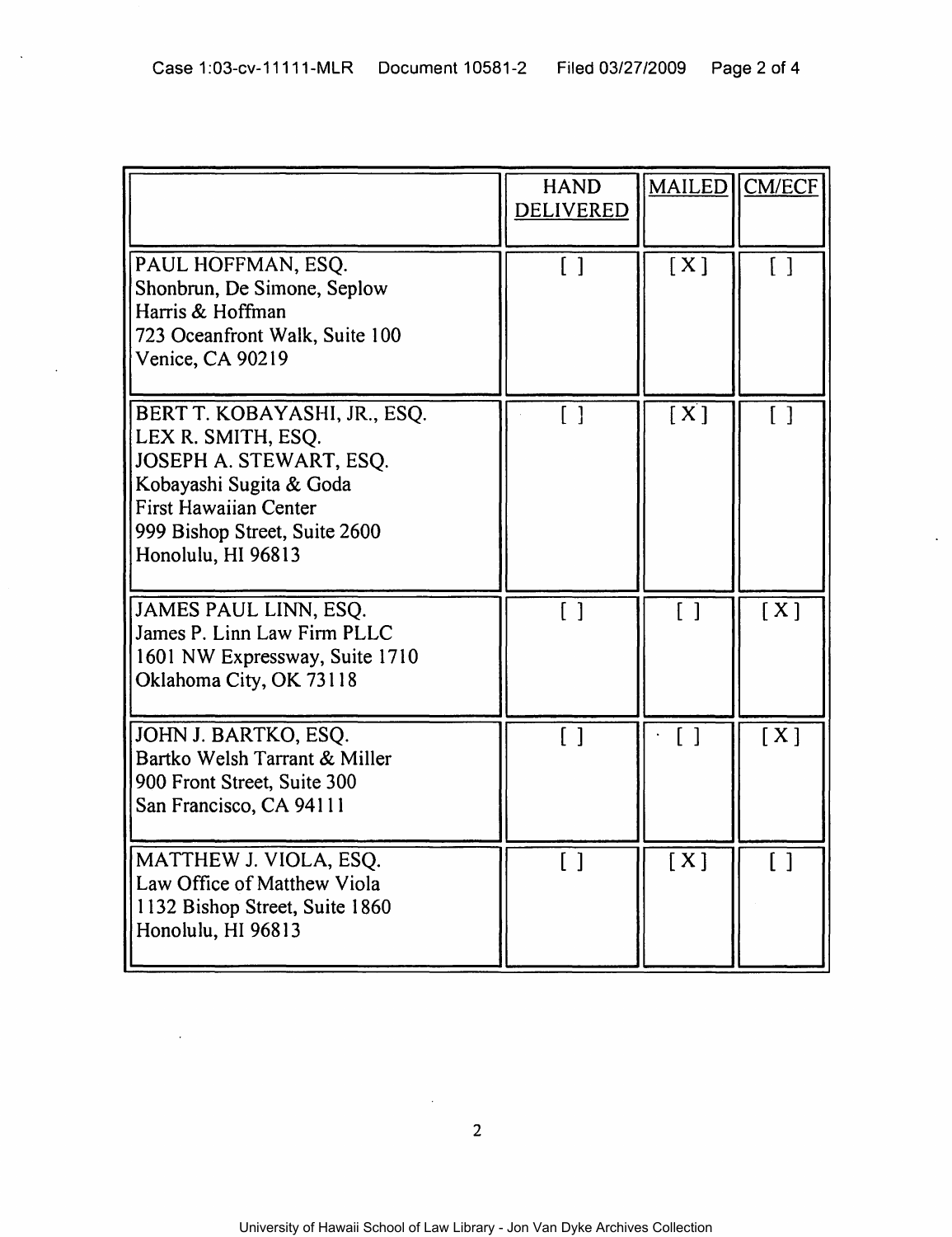$\hat{\boldsymbol{\beta}}$ 

 $\bar{z}$ 

 $\bar{\mathcal{A}}$ 

 $\sim$   $\sim$ 

 $\sim$ 

|                                                                                                                                    | <b>HAND</b><br><b>DELIVERED</b> | <b>MAILED</b>                     | CM/ECF                          |
|------------------------------------------------------------------------------------------------------------------------------------|---------------------------------|-----------------------------------|---------------------------------|
| STEPHEN V. BOMSE, ESQ.<br>RACHEL M. JONES, ESQ.<br>Heller Ehrman LLP<br>333 Bush Street<br>San Francisco, CA 94104                 | $\begin{bmatrix} \end{bmatrix}$ | [X]                               | $\begin{bmatrix} \end{bmatrix}$ |
| RICHARD CASHMAN, ESQ.<br>Heller Ehrman LLLP<br>Times Square, 7 Times Square<br>New York, NY 10036                                  | $\lceil \rceil$                 | [X]                               | $\lceil \rceil$                 |
| CAROL A. EBLEN, ESQ.<br>Goodsill Anderson Quinn & Stifel LLP<br>Alii Place, Suite 1800<br>1099 Alakea Street<br>Honolulu, HI 96813 | [ ]                             | $\begin{bmatrix} 1 \end{bmatrix}$ | [X]                             |
| JAY R. ZIEGLER, ESQ.<br><b>Buchalter Nemer</b><br>1000 Wilshire Boulevard, 15th Floor<br>Los Angeles, CA 90017                     | $\lceil \rceil$                 | $\lceil$ $\rceil$                 | [X]                             |
| JON M. VAN DYKE, ESQ.<br>2515 Dole Street, Room 239<br>Honolulu, HI 96822                                                          |                                 | [X]                               | $\lceil$ $\rceil$               |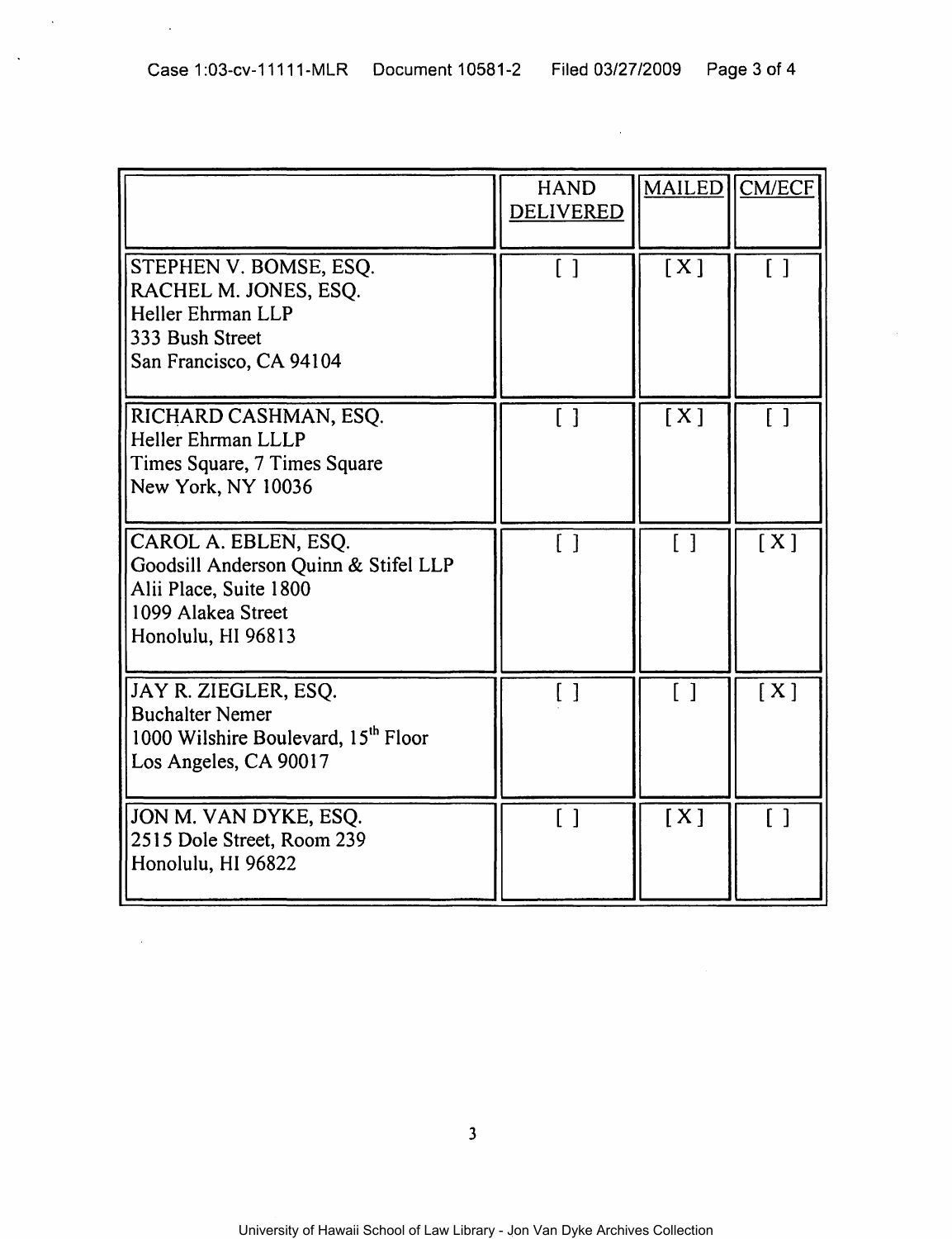|                                                                                                            | <b>HAND</b><br><b>DELIVERED</b> | MAILED CM/ECF |
|------------------------------------------------------------------------------------------------------------|---------------------------------|---------------|
| ROBERT A. SWIFT, ESQ.<br>Kohn Swift & Graf<br>One South Broad Street, Suite 2100<br>Philadelphia, PA 19107 |                                 |               |

DATED: Honolulu, Hawaii, March 27, 2009.

/s/ Thomas Benedict THOMAS BENEDICT

Attorney for Proposed Intervenor REVELSTOKE INVESTMENT CORPORATION, INC.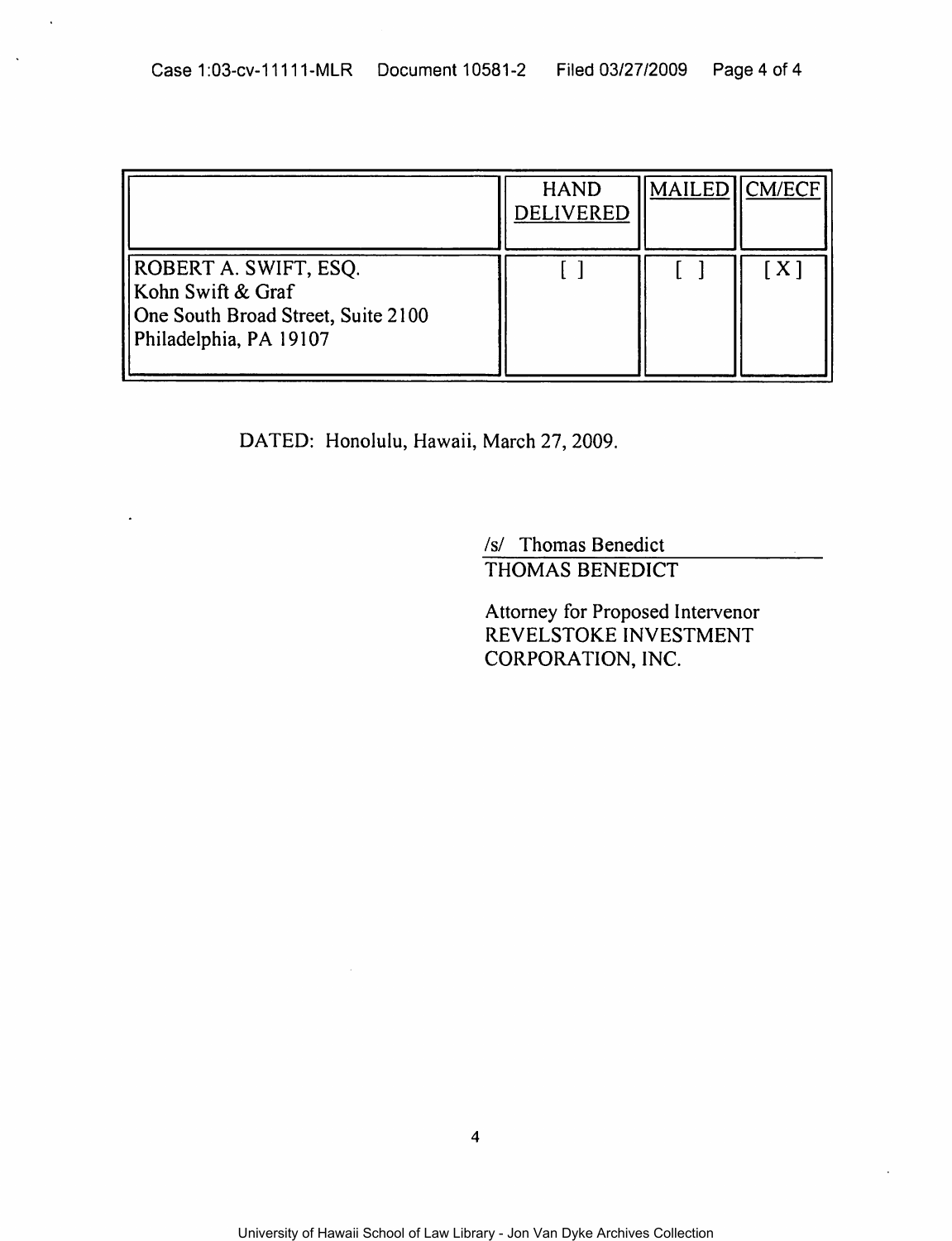# F \_\_\_ • \_\_\_\_\_\_\_ and Replies 1:03-cv-11111-MLR In Re: MDL 840 MARCOS, et al v., et al.

### U.S. District Court

### District of Hawaii

### Notice of Electronic Filing

The following transaction was entered by Benedict, Thomas on 3/27/2009 at 3:17 PM HST and filed on 3/27/2009

Case Name: In Re: MDL 840 MARCOS, et al v. , et al

Case Number: 1:03-cv-11111

Filer: Revelstoke Investment Corp., Inc.

Document Number: 10581

Docket Text:

MEMORANDUM in Opposition re [10575] MOTION to Strike [10573] Memorandum in Opposition to Motion, [10571] MOTION for Recusal MOTION OF REVELSTOKE INVESTMENT CORPORATION, INC. RESPECTFULL Y REQUESTING RECUSAL OF THE HONORABLE JUDGE MANUEL REAL; MEMORANDUM IN SUPPORT OF MOTION; ORDER; CE MOTION to Strike [10573] Memorandum in Opposition to Motion, [10571] MOTION for Recusal MOTION OF REVELSTOKE INVESTMENT CORPORATION, INC. RESPECTFULL Y REQUESTING RECUSAL OF THE HONORABLE JUDGE MANUEL REAL; MEMORANDUM IN SUPPORT OF MOTION; ORDER; CE filed by Revelstoke Investment Corp., Inc.. (Attachments: # (1) Certificate of Service)(Benedict, Thomas)

*1 :03-cv-ll111 Notice lias been electronically mailed to:* 

*Carol A. Eblen ceblen@goodsill.com,jikeda@goodsill.com* 

*James Paul Linn jcostello@linnlaw.net* 

*John J. Bartko jbartko@bztm.com. bsage@bztm.com* 

*Joseph A. Stewart jas@ksglaw.com. jstewart@ksglaw. com, saw@ksglaw.com* 

*Lex R. Smith lrs@ksglaw.com, jkeane@ksglaw. com* 

*Robert A. SwifJ rsw!fi@kohnswifJ. com* 

*Sherry P. Broder sherrybroder@sherrybroder. com* 

*Thomas Benedict tbenedict@goodsill.com. mkahalewai@goodsill.com. pho@goodsill.com* 

https://ecf.hid.uscourts.gov/cgi-bin/Dispatch.pl?684653742615473 3/27/2009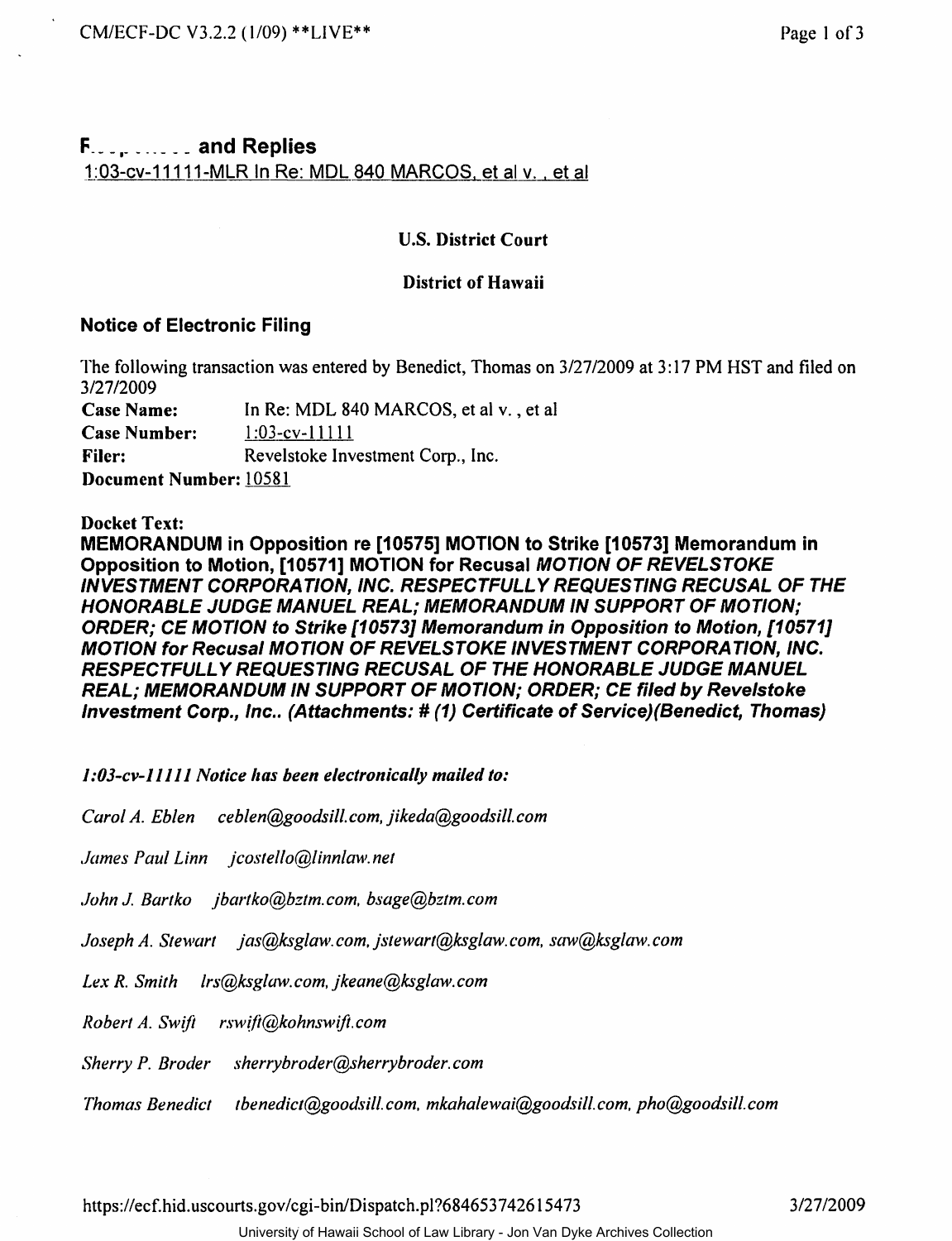#### *1* :03~cv-l1lll *Notice will not be electronically mailed to:*

*Bert* T. *Kobayashi, Jr Kobayashi Sugita* & *Goda First Hawaiian Center 999 Bishop St Ste 2600 Honolulu, HI* 96813-3889

*Jay R. Ziegler Buchalter Nemer 1000 Wilshire Blvd 15th Fir Los Angeles, CA 90017* 

Jon M. Van Dyke *Corporation Counsel 2515 Dole St Rm 239 Honolulu, HI* 96822

*Matthew J. Viola Law Office of Matthew Viola 707 Richards St Ste 1860 Honolulu. HI* 96813

*Paul* L. *Hoffman Schonbrun, Desimone, Seplow, Harris* & *Hoffman LLP 723 Ocean Front Walk . Venus, CA 90291* 

*Rachel M Jones \*\*\*MAIL RETURNED AS UNDELIVERABLE\*\*\* Heller Ehrman White* & *McAuliffe 333 Bush St San Francisco, CA 94104-2878*  999 Bishop St S<br>Honolulu, HI 9d<br>Jay R. Ziegler<br>Buchalter Neme<br>1000 Wilshire E<br>Los Angeles, C.<br>Jon M. Van Dyl<br>Corporation Co<br>2515 Dole St Ri<br>Honolulu, HI 9d<br>Matthew J. Viol<br>Law Office of M<br>707 Richards St<br>Honolulu, HI 9d<br>Pa

*Richard Cashman \*\*\*MAIL RETURNED AS UNDELIVERABLE\*\*\** 

**Stephen V. Bomse** *\*\*\*MAIL RETURNED AS UNDELIVERABLE\*\*\* Heller Ehrman LLP* @ 333 *Bush St. San Francisco CA 9-1104* 

*The following document(s) are associated with this transaction:* 

*Document description:CMECF.widgit.ProcessingWindowDestroy() G>Main Document* 

*Original filename:nla Electronic document Stamp: /STAMP dcecjStamp\_lD=1095854936/Date=3127120091IFileNumber=666453-01 11526e786689336917dbbe210a8c3ad9de86c146aa2d723285364374dd14d6d9bc194 b2b568232400691ba95a7ecc778ea27915dd733e831638203aa6eb48e9841J* 

https://ecf.hid.uscourts.gov/cgi-bin/Dispatch.pl?684653742615473

3/27/2009